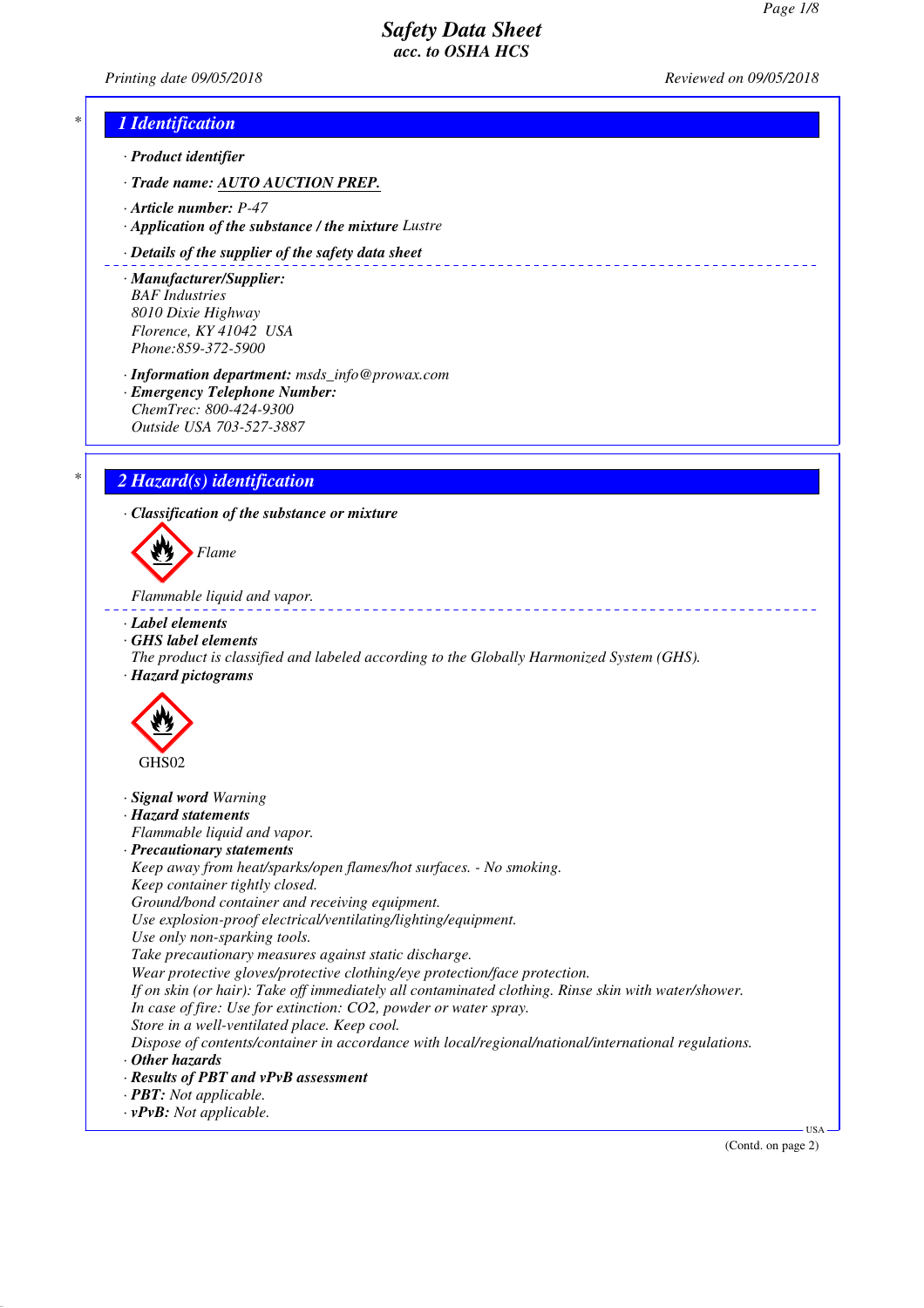*Printing date 09/05/2018 Reviewed on 09/05/2018*

*Trade name: AUTO AUCTION PREP.*

(Contd. of page 1)

#### *\* 3 Composition/information on ingredients*

#### *· Chemical characterization: Mixtures*

*· Description: Mixture of the substances listed below with nonhazardous additions.*

### *· Dangerous components:*

| $64742-88-7$ medium aliphatic hydrocarbon                | $12.5 - 10\%$ |
|----------------------------------------------------------|---------------|
| $64742-47-8$ Distillates (petroleum), hydrotreated light | $12.5 - 10\%$ |
| emulsifier                                               | $\leq 2.5\%$  |
| detergent blend                                          |               |

#### *\* 4 First-aid measures*

- *· Description of first aid measures*
- *· General information: Immediately remove any clothing soiled by the product.*
- *· After inhalation: Supply fresh air; consult doctor in case of complaints.*
- *· After skin contact: Immediately rinse with water.*
- *· After eye contact: Rinse opened eye for several minutes under running water.*
- *· After swallowing: If symptoms persist consult doctor.*
- *· Information for doctor:*
- *· Most important symptoms and effects, both acute and delayed No further relevant information available.*
- *· Indication of any immediate medical attention and special treatment needed*
- *No further relevant information available.*

#### *\* 5 Fire-fighting measures*

- *· Extinguishing media*
- *· Suitable extinguishing agents:*

*CO2, extinguishing powder or water spray. Fight larger fires with water spray or alcohol resistant foam.*

- *· Special hazards arising from the substance or mixture No further relevant information available.*
- *· Advice for firefighters*
- *· Protective equipment: No special measures required.*

### *\* 6 Accidental release measures*

- *· Personal precautions, protective equipment and emergency procedures Wear protective equipment. Keep unprotected persons away.*
- *· Environmental precautions:*
- *Dilute with plenty of water.*
- *Do not allow to enter sewers/ surface or ground water.*
- *· Methods and material for containment and cleaning up:*
- *Absorb with liquid-binding material (sand, diatomite, acid binders, universal binders, sawdust). Dispose contaminated material as waste according to item 13.*
- *Ensure adequate ventilation.*
- *· Reference to other sections*
- *See Section 7 for information on safe handling.*
- *See Section 8 for information on personal protection equipment.*
- *See Section 13 for disposal information.*

### *\* 7 Handling and storage*

#### *· Handling:*

*· Precautions for safe handling No special precautions are necessary if used correctly.*

(Contd. on page 3)

USA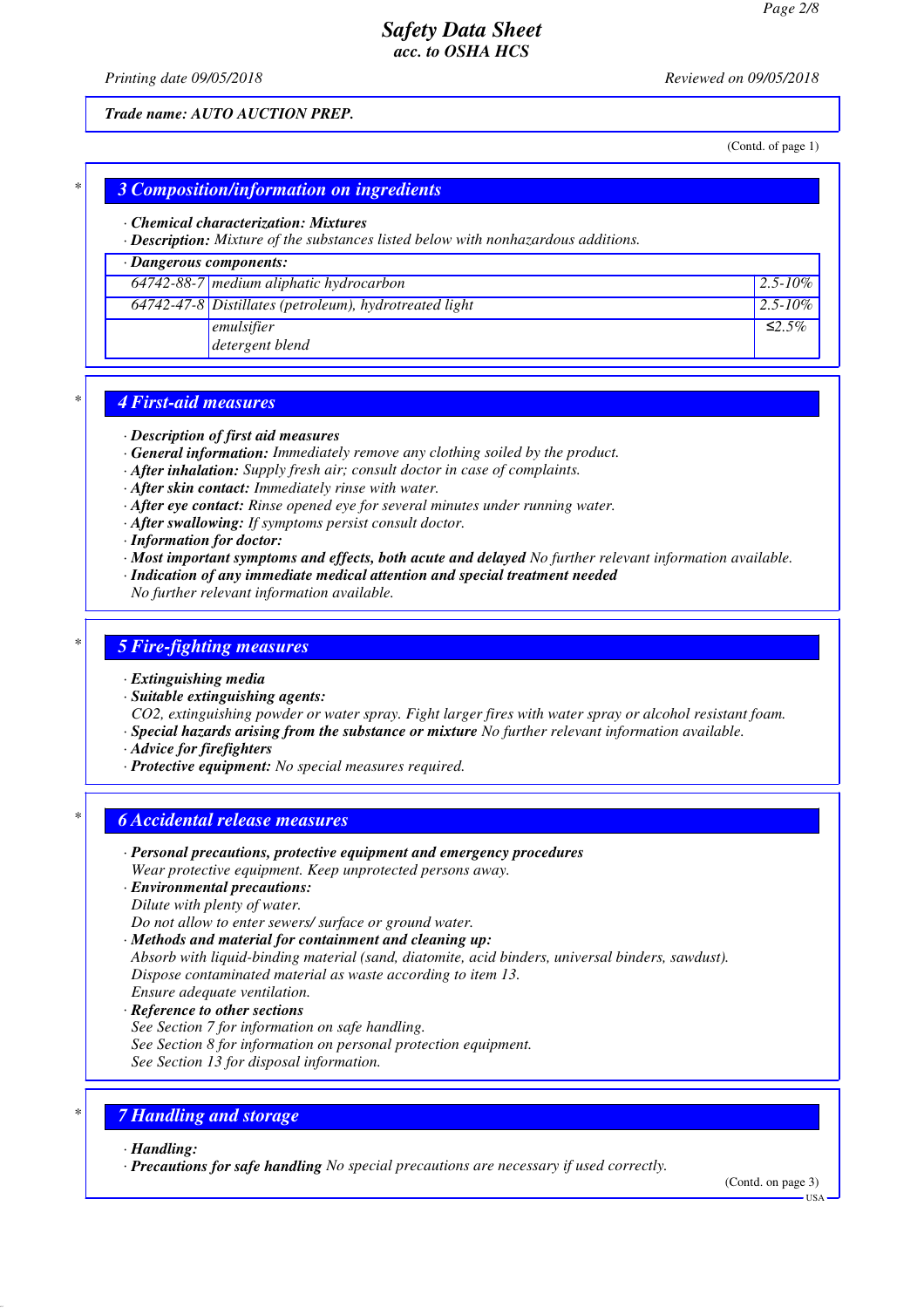*Printing date 09/05/2018 Reviewed on 09/05/2018*

#### *Trade name: AUTO AUCTION PREP.*

(Contd. of page 2)

- *· Information about protection against explosions and fires: Keep ignition sources away - Do not smoke. Protect against electrostatic charges.*
- *· Conditions for safe storage, including any incompatibilities*
- *· Storage:*
- *· Requirements to be met by storerooms and receptacles: No special requirements.*
- *· Information about storage in one common storage facility: Not required.*
- *· Further information about storage conditions: Keep receptacle tightly sealed.*
- *· Specific end use(s) No further relevant information available.*

*\* 8 Exposure controls/personal protection*

*· Additional information about design of technical systems: No further data; see item 7.*

- *· Control parameters*
- *· Components with limit values that require monitoring at the workplace:*
- *The product does not contain any relevant quantities of materials with critical values that have to be monitored at the workplace.*
- *· Additional information: The lists that were valid during the creation were used as basis.*

*· Exposure controls*

- *· Personal protective equipment:*
- *· General protective and hygienic measures: Immediately remove all soiled and contaminated clothing. Wash hands before breaks and at the end of work.*
- *· Breathing equipment: Not required.*
- *· Protection of hands:*



*Protective gloves*

*The glove material has to be impermeable and resistant to the product/ the substance/ the preparation. Due to missing tests no recommendation to the glove material can be given for the product/ the preparation/*

*the chemical mixture. Selection of the glove material on consideration of the penetration times, rates of diffusion and the degradation*

*· Material of gloves*

*The selection of the suitable gloves does not only depend on the material, but also on further marks of quality and varies from manufacturer to manufacturer. As the product is a preparation of several substances, the resistance of the glove material can not be calculated in advance and has therefore to be checked prior to the application.*

*· Penetration time of glove material*

*The exact break through time has to be found out by the manufacturer of the protective gloves and has to be observed.*

*· Eye protection:*



*Tightly sealed goggles*

(Contd. on page 4)

USA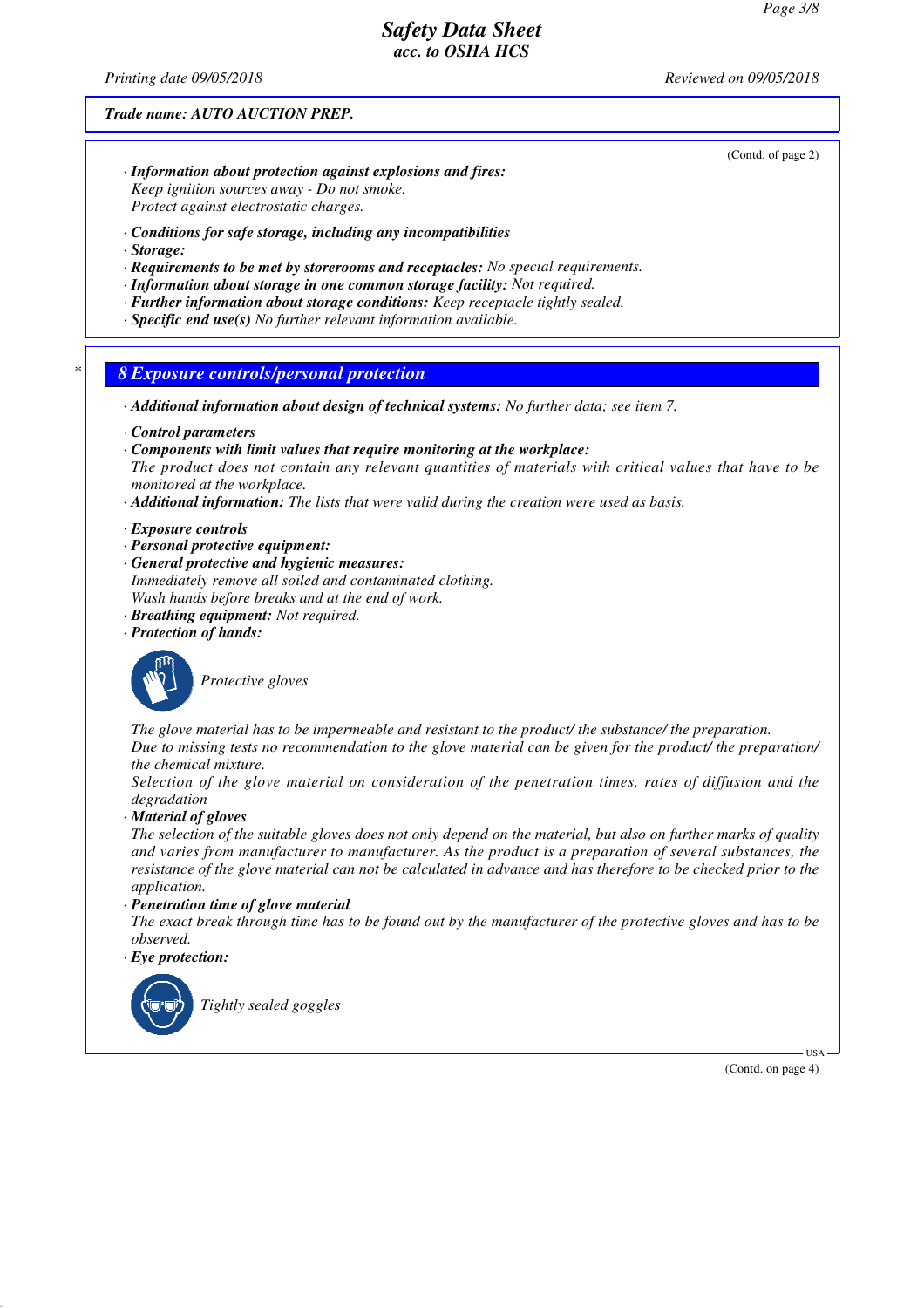*Printing date 09/05/2018 Reviewed on 09/05/2018*

*Trade name: AUTO AUCTION PREP.*

(Contd. of page 3)

| · Information on basic physical and chemical properties<br><b>General Information</b> |                                                                                               |
|---------------------------------------------------------------------------------------|-----------------------------------------------------------------------------------------------|
| $\cdot$ Appearance:                                                                   |                                                                                               |
| Form:                                                                                 | Liquid                                                                                        |
| Color:                                                                                | Green                                                                                         |
| $\cdot$ Odor:                                                                         | Solvent-like                                                                                  |
| $\cdot$ Odor threshold:                                                               | Not determined.                                                                               |
| $\cdot$ pH-value at 20 °C (68 °F):                                                    | 8.5                                                                                           |
| Change in condition                                                                   |                                                                                               |
| <b>Melting point/Melting range:</b>                                                   | Undetermined.                                                                                 |
| <b>Boiling point/Boiling range:</b>                                                   | 100 °C (212 °F)                                                                               |
| · Flash point:                                                                        | 42 °C (107.6 °F)                                                                              |
| · Flammability (solid, gaseous):                                                      | Not applicable.                                                                               |
| · Ignition temperature:                                                               | 210 °C (410 °F)                                                                               |
| · Decomposition temperature:                                                          | Not determined.                                                                               |
| · Auto igniting:                                                                      | Product is not selfigniting.                                                                  |
| · Danger of explosion:                                                                | Product is not explosive. However, formation of explosive air/vapor<br>mixtures are possible. |
| · Explosion limits:                                                                   |                                                                                               |
| Lower:                                                                                | $0.8$ Vol $\%$                                                                                |
| <b>Upper:</b>                                                                         | 6 Vol %                                                                                       |
| $\cdot$ Vapor pressure at 20 °C (68 °F):                                              | $23$ hPa (17.3 mm Hg)                                                                         |
| $\cdot$ Density at 20 °C (68 °F):                                                     | 0.9862 $g/cm^3$ (8.2298 lbs/gal)                                                              |
| · Relative density                                                                    | Not determined.                                                                               |
| · Vapor density                                                                       | Not determined.                                                                               |
| $\cdot$ Evaporation rate                                                              | Not determined.                                                                               |
| · Solubility in / Miscibility with                                                    |                                                                                               |
| Water:                                                                                | Fully miscible.                                                                               |
| · Partition coefficient (n-octanol/water): Not determined.                            |                                                                                               |
| · Viscosity:                                                                          |                                                                                               |
| Dynamic at 20 °C (68 °F):                                                             | 6,800 mPas                                                                                    |
| Kinematic:                                                                            | Not determined.                                                                               |
| · Solvent content:                                                                    |                                                                                               |
| <b>Organic solvents:</b>                                                              | 16.5%                                                                                         |
| Water:                                                                                | 65.2%                                                                                         |
| <b>VOC</b> content:                                                                   | 9.91%                                                                                         |
|                                                                                       | 97.7 g/l / 0.82 lb/gal                                                                        |
| Solids content:                                                                       | 13.6%                                                                                         |
| $·$ Other information                                                                 | No further relevant information available.                                                    |

# *\* 10 Stability and reactivity*

*· Reactivity No further relevant information available.*

*· Chemical stability*

*· Thermal decomposition / conditions to be avoided: No decomposition if used according to specifications.*

- *· Possibility of hazardous reactions No dangerous reactions known.*
- *· Conditions to avoid No further relevant information available.*

(Contd. on page 5)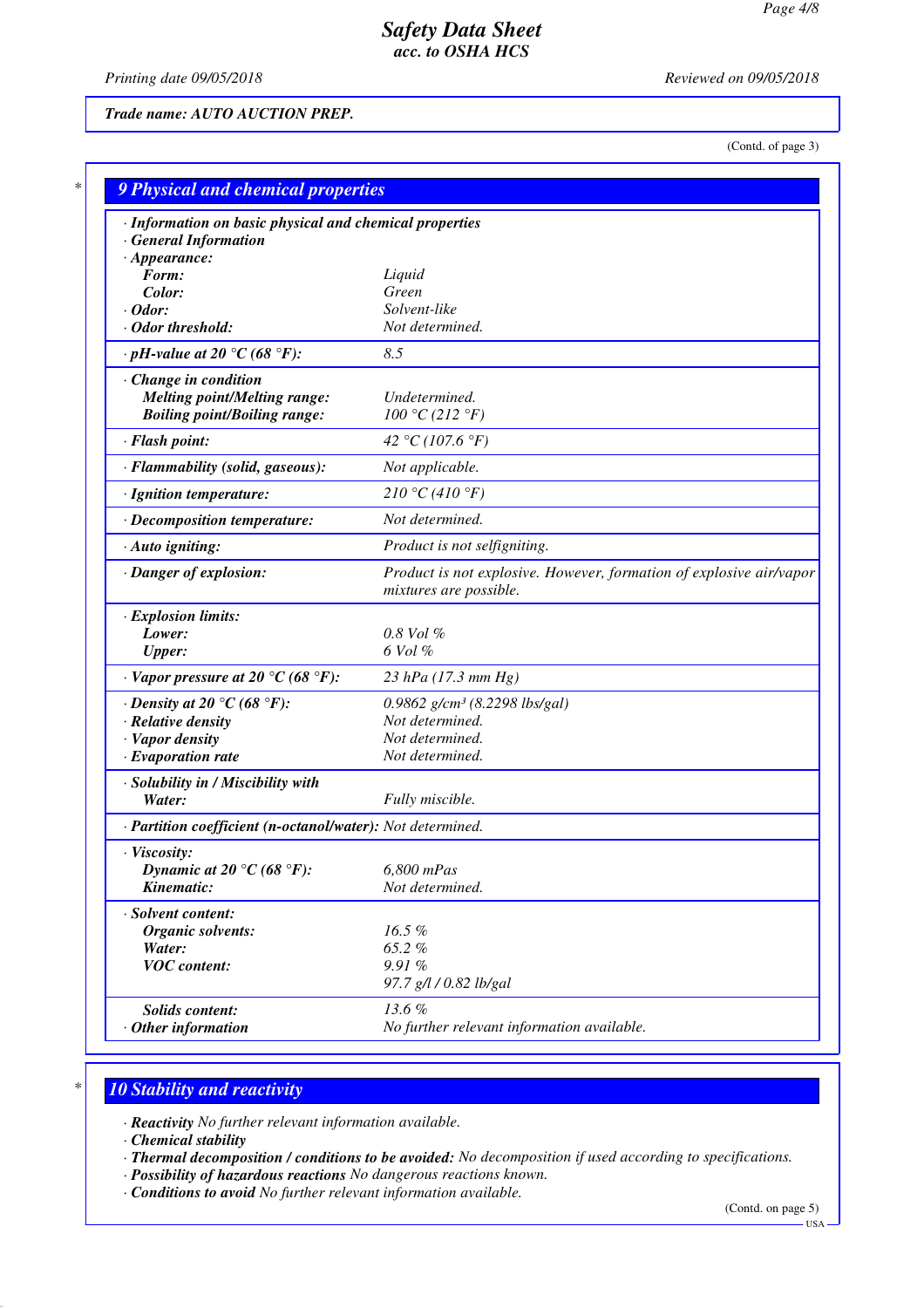*Printing date 09/05/2018 Reviewed on 09/05/2018*

(Contd. of page 4)

*Trade name: AUTO AUCTION PREP.*

*· Incompatible materials: No further relevant information available.*

*· Hazardous decomposition products: No dangerous decomposition products known.*

### *\* 11 Toxicological information*

*· Information on toxicological effects*

*· Acute toxicity:*

#### *· LD/LC50 values that are relevant for classification:*

#### *64742-88-7 medium aliphatic hydrocarbon*

*Oral LD50 >6,500 mg/kg (rat) Dermal LD50 >3,000 mg/kg (rab) Inhalative LC50/4 h >14 mg/l (rat)*

*· Primary irritant effect:*

- *· on the skin: No irritant effect.*
- *· on the eye: No irritating effect.*
- *· Sensitization: No sensitizing effects known.*

*· Additional toxicological information:*

*· Carcinogenic categories*

*· IARC (International Agency for Research on Cancer)*

*14808-60-7 silica 1* 

#### *· NTP (National Toxicology Program)*

*None of the ingredients is listed.*

#### *· OSHA-Ca (Occupational Safety & Health Administration)*

*None of the ingredients is listed.*

## *\* 12 Ecological information*

- *· Toxicity*
- *· Aquatic toxicity: No further relevant information available.*
- *· Persistence and degradability No further relevant information available.*
- *· Behavior in environmental systems:*
- *· Bioaccumulative potential No further relevant information available.*
- *· Mobility in soil No further relevant information available.*
- *· Additional ecological information:*
- *· General notes:*
- *Water hazard class 1 (Self-assessment): slightly hazardous for water*

*Do not allow undiluted product or large quantities of it to reach ground water, water course or sewage system.*

- *· Results of PBT and vPvB assessment*
- *· PBT: Not applicable.*
- *· vPvB: Not applicable.*
- *· Other adverse effects No further relevant information available.*

### *\* 13 Disposal considerations*

- *· Waste treatment methods*
- *· Recommendation:*

*Must not be disposed of together with household garbage. Do not allow product to reach sewage system.*

- *· Uncleaned packagings:*
- *· Recommendation: Disposal must be made according to official regulations.*

(Contd. on page 6) USA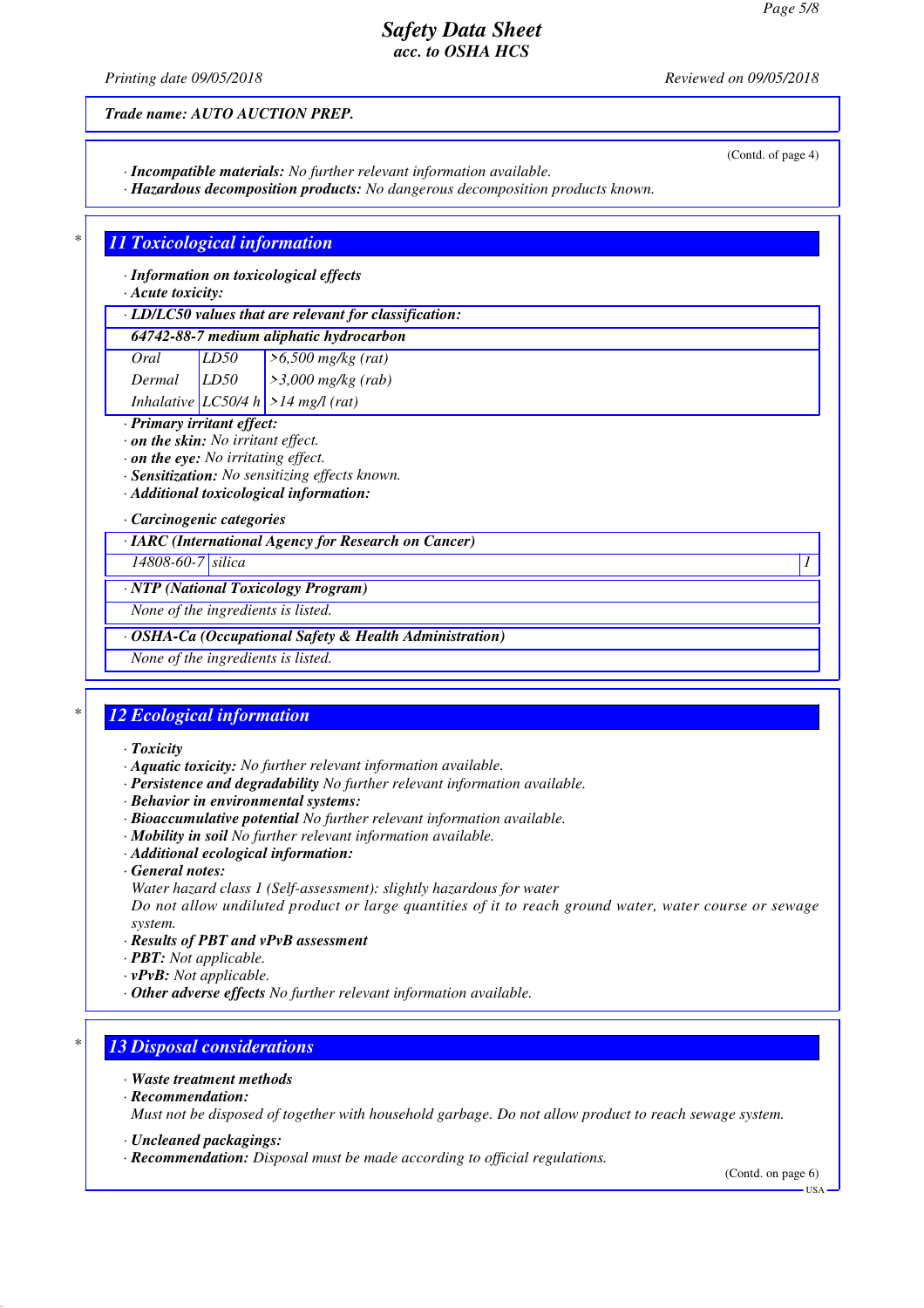*· Recommended cleansing agent: Water, if necessary with cleansing agents.*

*Printing date 09/05/2018 Reviewed on 09/05/2018*

*Trade name: AUTO AUCTION PREP.*

(Contd. of page 5)

| $\cdot$ UN-Number                                                            |                                  |
|------------------------------------------------------------------------------|----------------------------------|
| $\cdot$ DOT, IATA                                                            | <i>UN1263</i>                    |
| · ADR, ADN, IMDG                                                             | Void                             |
| · UN proper shipping name                                                    |                                  |
| $\cdot$ <i>DOT</i>                                                           | Paint                            |
| · ADR, ADN, IMDG                                                             | Void                             |
| ·IATA                                                                        | <b>PAINT</b>                     |
| · Transport hazard class(es)                                                 |                                  |
| $\cdot$ DOT                                                                  |                                  |
|                                                                              |                                  |
|                                                                              |                                  |
|                                                                              |                                  |
| · Class                                                                      | 3 Flammable liquids              |
| $-Label$                                                                     | 3                                |
|                                                                              | ____________________________     |
| · ADR, ADN, IMDG<br>$\cdot$ Class                                            | Void                             |
| ·IATA                                                                        |                                  |
| · Class<br>$\cdot$ Label                                                     | 3 Flammable liquids<br>3         |
| · Packing group                                                              |                                  |
| $\cdot$ DOT, IATA                                                            | III                              |
| $\cdot$ ADR, IMDG                                                            | Void                             |
|                                                                              |                                  |
| · Environmental hazards:<br>$\cdot$ Marine pollutant:                        | N <sub>O</sub>                   |
|                                                                              |                                  |
| · Special precautions for user                                               | Not applicable.                  |
| · Transport in bulk according to Annex II of<br>MARPOL73/78 and the IBC Code | Not applicable.                  |
|                                                                              |                                  |
|                                                                              |                                  |
| · Transport/Additional information:                                          |                                  |
| $\cdot$ DOT<br>· Quantity limitations                                        | On passenger aircraft/rail: 60 L |

# *\* 15 Regulatory information*

*· Safety, health and environmental regulations/legislation specific for the substance or mixture · Sara*

*· Section 355 (extremely hazardous substances):*

*None of the ingredients is listed.*

(Contd. on page 7)

USA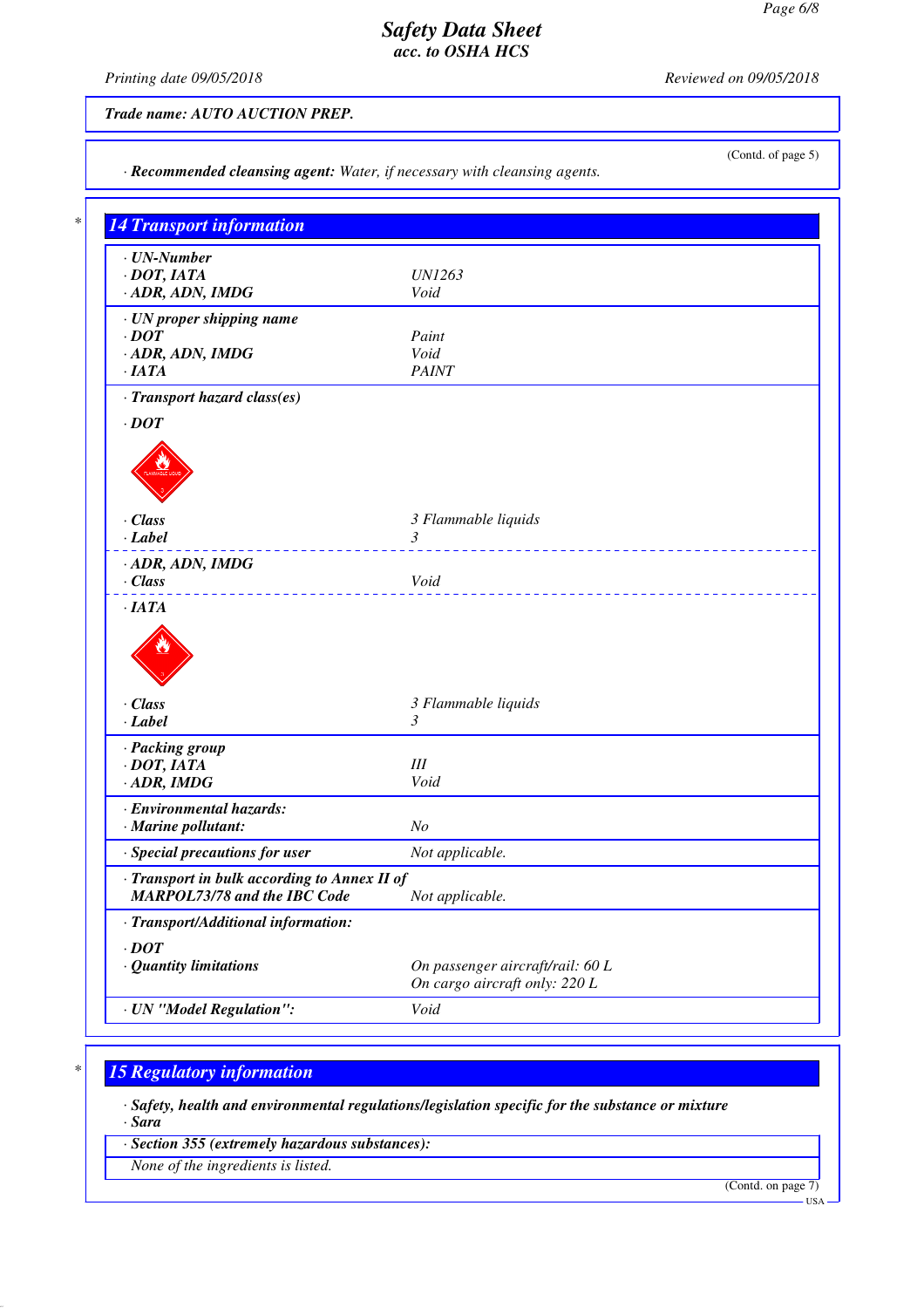*Printing date 09/05/2018 Reviewed on 09/05/2018*

*Trade name: AUTO AUCTION PREP.*

|                                                                                                                                                                                                                                                                                                       | (Contd. of page 6) |
|-------------------------------------------------------------------------------------------------------------------------------------------------------------------------------------------------------------------------------------------------------------------------------------------------------|--------------------|
| · Section 313 (Specific toxic chemical listings):                                                                                                                                                                                                                                                     |                    |
| $52-51-7$ bronopol (INN)                                                                                                                                                                                                                                                                              |                    |
| $67-56-1$ methanol                                                                                                                                                                                                                                                                                    |                    |
| · TSCA (Toxic Substances Control Act) All ingredients are listed                                                                                                                                                                                                                                      |                    |
| · TSCA new (21st Century Act) (Substances not listed)                                                                                                                                                                                                                                                 |                    |
| emulsifier                                                                                                                                                                                                                                                                                            |                    |
| detergent blend                                                                                                                                                                                                                                                                                       |                    |
| · Proposition 65                                                                                                                                                                                                                                                                                      |                    |
| Chemicals known to cause cancer:                                                                                                                                                                                                                                                                      |                    |
| None of the ingredients is listed.                                                                                                                                                                                                                                                                    |                    |
| · Chemicals known to cause reproductive toxicity for females:                                                                                                                                                                                                                                         |                    |
| None of the ingredients is listed.                                                                                                                                                                                                                                                                    |                    |
| · Chemicals known to cause reproductive toxicity for males:                                                                                                                                                                                                                                           |                    |
| None of the ingredients is listed.                                                                                                                                                                                                                                                                    |                    |
| · Chemicals known to cause developmental toxicity:                                                                                                                                                                                                                                                    |                    |
| $67-56-1$ methanol                                                                                                                                                                                                                                                                                    |                    |
| · Carcinogenic categories                                                                                                                                                                                                                                                                             |                    |
| · EPA (Environmental Protection Agency)                                                                                                                                                                                                                                                               |                    |
| None of the ingredients is listed.                                                                                                                                                                                                                                                                    |                    |
| · TLV (Threshold Limit Value established by ACGIH)                                                                                                                                                                                                                                                    |                    |
| 14808-60-7 silica                                                                                                                                                                                                                                                                                     | A2                 |
| · NIOSH-Ca (National Institute for Occupational Safety and Health)                                                                                                                                                                                                                                    |                    |
| 14808-60-7 silica                                                                                                                                                                                                                                                                                     |                    |
| GHS label elements<br>The product is classified and labeled according to the Globally Harmonized System (GHS).<br>· Hazard pictograms                                                                                                                                                                 |                    |
|                                                                                                                                                                                                                                                                                                       |                    |
|                                                                                                                                                                                                                                                                                                       |                    |
|                                                                                                                                                                                                                                                                                                       |                    |
|                                                                                                                                                                                                                                                                                                       |                    |
|                                                                                                                                                                                                                                                                                                       |                    |
|                                                                                                                                                                                                                                                                                                       |                    |
|                                                                                                                                                                                                                                                                                                       |                    |
| Ground/bond container and receiving equipment.                                                                                                                                                                                                                                                        |                    |
|                                                                                                                                                                                                                                                                                                       |                    |
| Use explosion-proof electrical/ventilating/lighting/equipment.<br>Use only non-sparking tools.                                                                                                                                                                                                        |                    |
| Take precautionary measures against static discharge.                                                                                                                                                                                                                                                 |                    |
| Wear protective gloves/protective clothing/eye protection/face protection.                                                                                                                                                                                                                            |                    |
|                                                                                                                                                                                                                                                                                                       |                    |
| Flammable liquid and vapor.<br>Keep away from heat/sparks/open flames/hot surfaces. - No smoking.<br>Keep container tightly closed.<br>If on skin (or hair): Take off immediately all contaminated clothing. Rinse skin with water/shower.                                                            |                    |
| · Signal word Warning<br>· Hazard statements<br>· Precautionary statements<br>In case of fire: Use for extinction: CO2, powder or water spray.<br>Store in a well-ventilated place. Keep cool.<br>Dispose of contents/container in accordance with local/regional/national/international regulations. |                    |